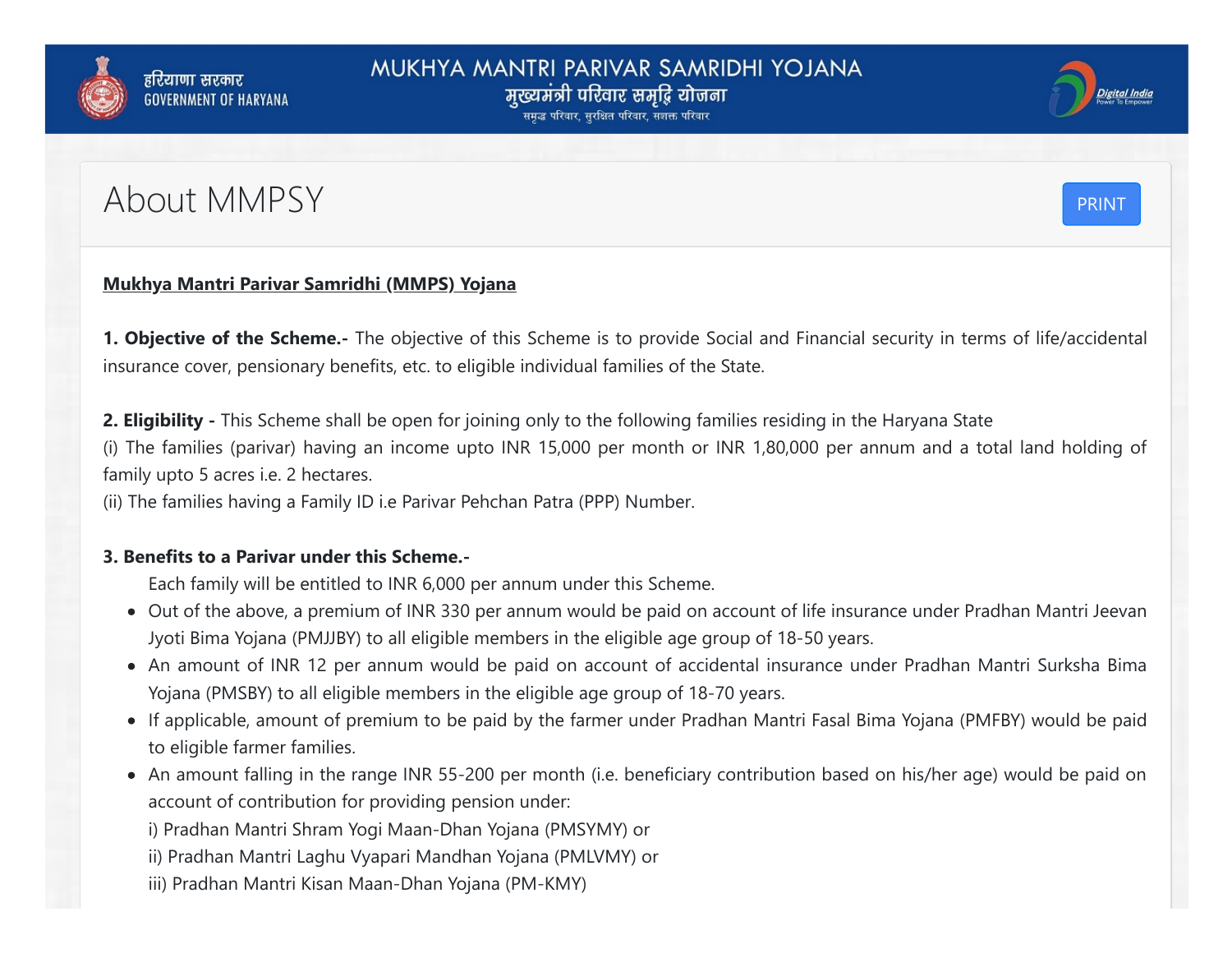to the beneficiary in the eligible age group of 18-40 years. The beneficiary shall be paid the pension at the rate of INR 3,000 per month on attainment of the age of 60 years. Pension option must be exercised for at least one family member in the eligible age group.

For all the above schemes, the beneficiary contribution under MMPSY shall be borne by Government of Haryana. Central Government contribution, where applicable shall be borne by Government of India.

The balance amount (after deducting the consolidated amount of premium/contribution for all the social security options, etc.), if any, could be withdrawn by the eligible family in cash or he can choose the option of investment in a specially designed Family Provident Fund (FPF). Under this option, the family shall get returns from investments made in FPF by the Haryana Government on behalf of the eligible family.

**4. Transfer of benefit-** The amount due to the beneficiaries under the Scheme, is to be provided directly into their bank account through mechanism of Direct Benefit Transfer (DBT).

**5. Enrolment process under the Scheme-** The family head of eligible family will be required to fill a simple form and provide some basic details of the family/family members on elements such as land holding and income of the family and occupation of family members etc. and make choice of the relevant social security options etc. for the different family members. The application form for registration under this scheme will be available on MMPSY Web Portal. The form can be printed after logging into the portal by keying in the 'Family Id' and a dynamic OTP (to be delivered on the mobile of Family head as registered on the family Id portal). The process of printing the MMPSY form can also be completed at Antyodaya Kendras, SARAL Kendras, Atal Sewa Kendras (Common Service Centres) and Gas Agencies.

**6. Nodal authority for implementation of the Scheme.-** Finance Department, Government of Haryana will be the Nodal Authority for implementation of Mukhya Mantri Parivar Samridhi Yojana. The processing of the MMPSY forms received in the different centres shall be done by the local Treasury offices of the Finance Department located in the respective districts.

**Content Owned by Finance Department, Government Of Haryana.**

Ⓒ 2019 **MMPSY** All rights reserved.